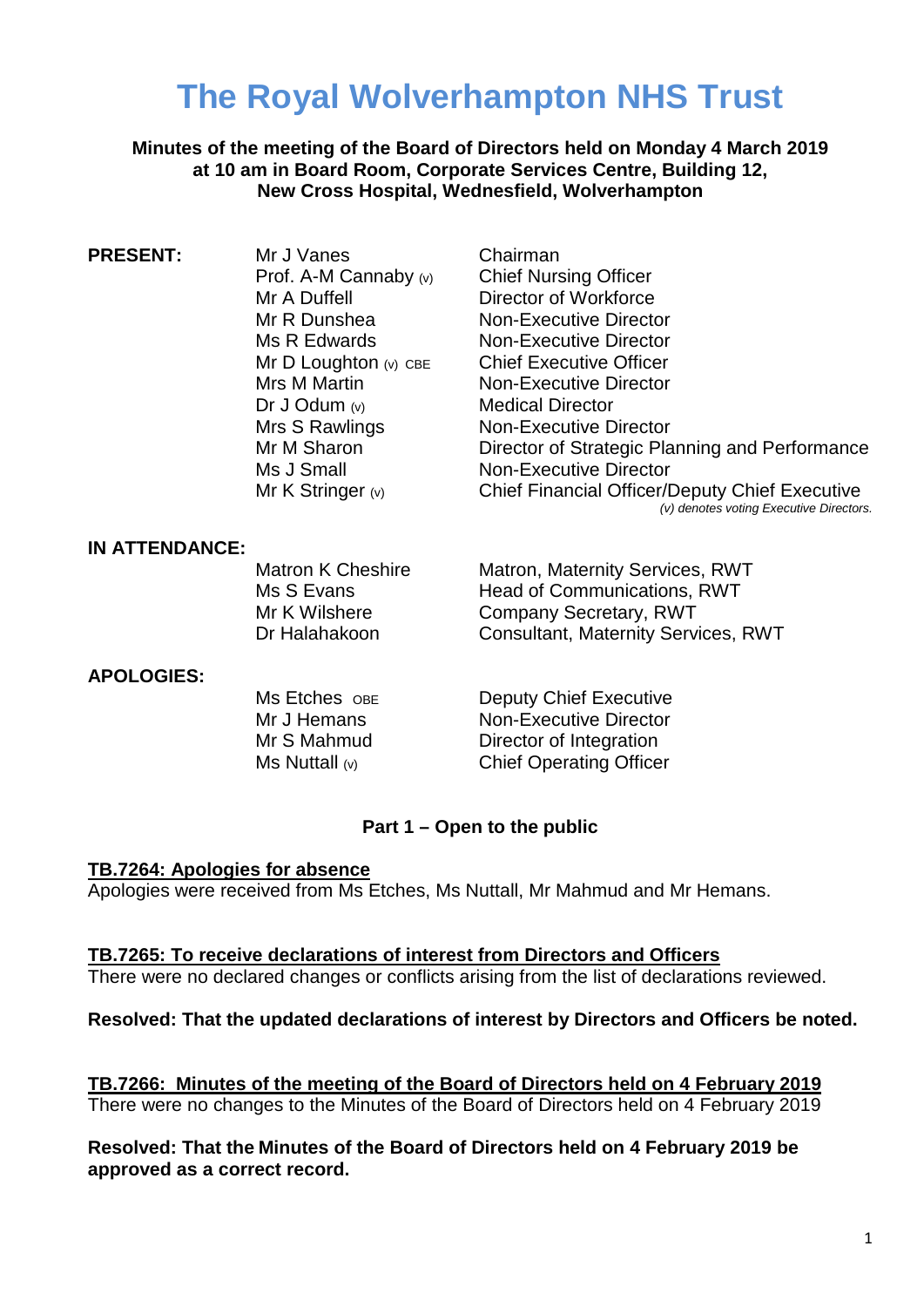# **TB.7267: Matters arising from the minutes of the meeting of the Board of Directors held on 4 February 2019**

There was no Matters Arising other than those noted as Board Action Points.

**TB.7268: Board Action Points** 4 February 2019 TB 7198/TB 7148 Maternity Cap and Activity Update Report Due at the 1 April Board Meeting.

4 February 2019 TB 7212 Chief Nursing Office (CNO) Governance Report Dr Odum to provide audit based assurance regarding the improvement in the filing of images. Dr Odum said that the Audit figures had remained unchanged and recommended monitoring of this at the Quality Governance Assurance Committee (QGAC) of the Board.

# **Resolved: that the action be considered closed at Board and future monitoring be undertaken at QGAC.**

4 February 2019 TB 7215

Board Attendance Return

That Mr Loughton clarifies the future role of Ms Etches at RWT.

Mr Loughton confirmed that Ms Etches had continued her secondment at Dudley and that RWT had been supported by NHSI in this. He said that there had been discussions as to the position post financial year-end that had not yet concluded. He confirmed that henceforth Ms Etches would not be included as a non-voting Executive on the Board. He also said that once discussions had been concluded regarding the next year he would inform the Board.

## **Resolved: that the action be considered closed.**

**Action:** that Mr Loughton provide an update regarding the Financial Year 2019-2020.

# **TB.7269: Chief Executive's Report**

Mr Loughton introduced his report highlighting the recent New Born Network meeting he had attended and issues concerning Walsall deliveries from bordering practices that RWT had previous accommodated. He said that none of the practices had returned to using Walsall services and he had expressed his view that a strategic approach across the wider area was required including capital investment. He reiterated that the RWT cap was to remain in place. He added that the Shrewsbury and Telford decision to centre on Shrewsbury was likely to also have an impact in due course.

Mr Loughton attended a recent HSJ Awards event relating to the nomination of Pathology services and he said he hoped any award would recognise the staff efforts and improved service. Mr Loughton referred to the appointment of Prof. Steve Field as confirmed and that he looked forward to working with Prof. Field on further innovation, transformation and improvement.

Mr Dunshea asked whether there was any update on the likelihood of capital for Cancer services. Mr Loughton said there was not at this time. He said he had meetings at national level arranged alongside the development of plans for a variety of options for investment, funding and future service delivery.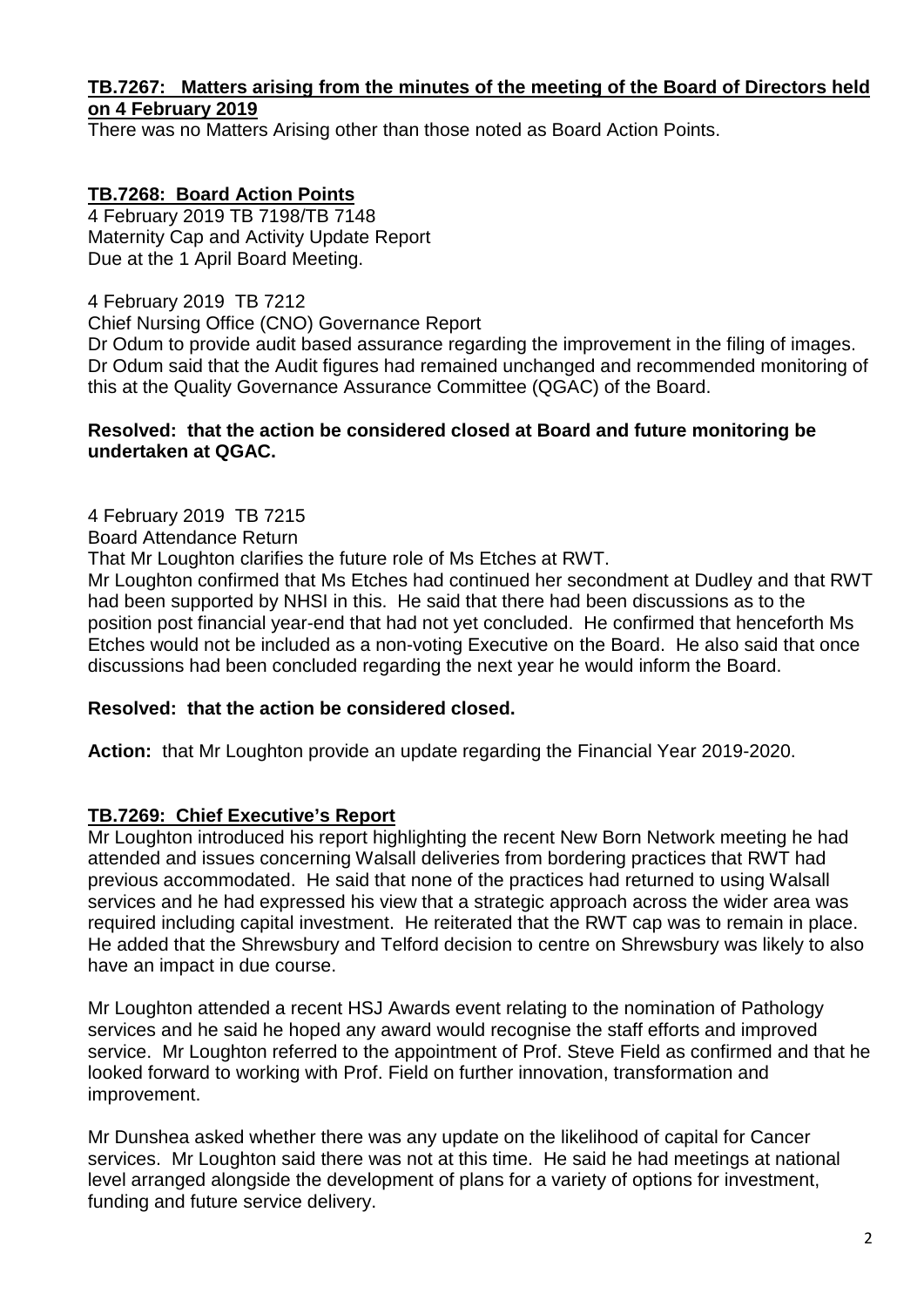Ms Rawlings asked about whether pregnant women attending for births without prior engagement with services had caused any incidents. Mr Loughton said they had not and that the needs had been dealt with. Prof. Cannaby said the number of calls from out of area women asking to be cared for and delivered by RWT services taken by staff had continued to increase.

# **Resolved: that the Chief Executives Report be received and noted.**

# **Patient Safety, Quality and Experience**

# **TB.7270: Patient Story**

Prof. Cannaby introduced the patient story from a patient who had received services from the Trust in relation to her breast cancer care and subsequent unrelated cancer diagnosis and further surgery and treatment. She received radiotherapy and chemotherapy that required the insertion of a Hickman line. There were issues with the insertion of the line witnessed by the patient who had had a local anaesthetic. She said that despite expressing pain and problems breathing (put down to anxiety by the staff), she was discharged without being checked by the Doctor concerned.

She returned the next day and there was sufficient concern to x-ray and admit her to treat a collapsed Lung. She said she had felt disconcerted and not listened to when expressing pain and breathlessness and that she should not have been discharged unseen. She related her pursuit of the issue through complaints and with the senior medical staff. She expressed some unhappiness with the Doctors response and subsequent written response as she said it read in a way where it seemed to still imply that she and her alleged anxiety were somehow contributory factors when they were not. She reiterated that apart from this incident that her care had been 'fantastic'.

Prof. Cannaby referred to the details from the investigation of the circumstances and incident and said that there was a recognition that the patient's condition should have been checked prior to discharge, improved information for patients about expected and unexpected sideeffects, and the powerful impact of the way that language that had been used, unintentionally, appearing as overly defensive or not listening to what the patient is trying to express to a professional.

Ms Edwards said the patient appeared articulate and so the absence was likely to be in the listening and observing by the professionals. Prof. Cannaby said there was the listening, the responding and the skill of talking to people when something has gone wrong. Ms Edwards asked whether there was anything else from the Doctors reflection. Prof. Cannaby said she was not privy to that detail.

Ms Martin asked about the circumstances under which the patient heard the Doctor express issues during the procedure. Ms Rawlings re-iterated the point and said she had been provided with headphones for distraction. Prof. Cannaby said that greater awareness of all the staff in such a situation of the circumstances and potentially adverse impact of poor or inadvertent communication. Dr Odum reiterated this. Prof. Cannaby said that the theatre team work and simulation enactment was for clinical, team work and communication skills. Mr Duffell said he felt for the patient's anxiety in such a situation. Dr Odum said it was a known risk of the insertion site used and agreed that better heed should have been paid to the patient's pain and distress and that this would have formed part of the staff reflection.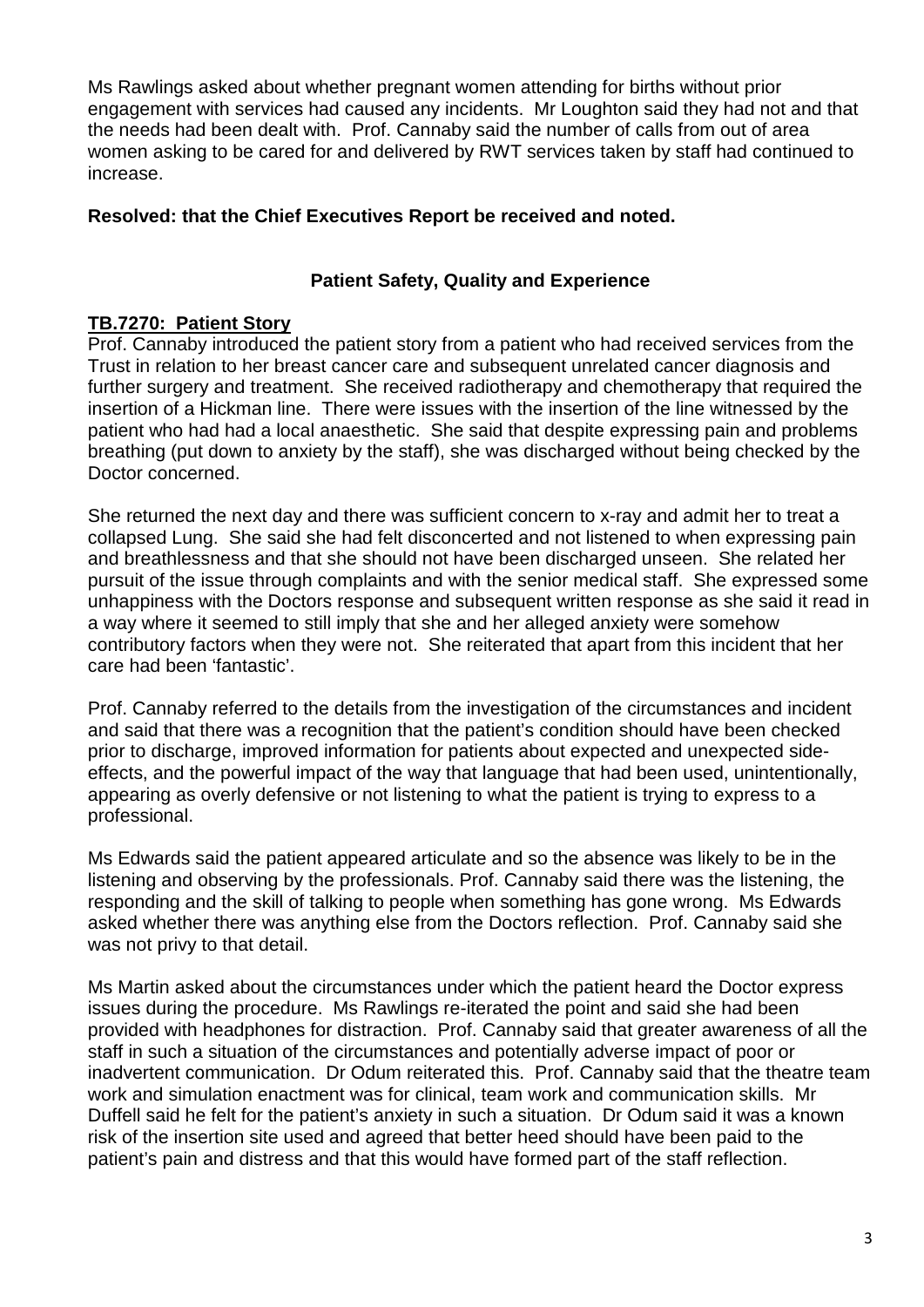Prof. Cannaby said that communication remains the largest single issue in health services and problems in listening and hearing what patients are communicating. Mr Dunshea said headphones may help where appropriate and as long as they didn't interfere with communication.

Mr Sharon said it reminded him of a recently stated view by the Chief Inspector of Hospitals that most clinical professionals believe that what they are doing is a fundamentally safe activity with some risks, and he had offered a re-frame that it is a risky activity requiring constant diligence and a better conditioned response when things do not proceed as expected especially where there is a known risk or complication. Mr Loughton said that was consistent with the nature of the risk with interventions. Dr Odum said that the apparently straightforward procedure had known complications as happened in this case and that where a procedure may have been undertaken successfully many times prior, that there was always the risk of complication and how that was dealt with.

Mr Vanes thanked the patient for her clear and articulate expression of her experience. He welcomed the points about the use of language by professional staff – that they might know what to do but not always what to say or how to say it. Mr Loughton reminded the Board of the value of basic touch and physical contact as part of communication and making a connection.

# **Resolved: that the Patient Story be received and noted.**

# **TB.7271: Patient Experience Q3 Report**

Prof. Cannaby referred to the highlights in the report and referred to the increased emphasis on the visibility and accessibility of the staff being 'out and about' to explore 'always events' and the wider Patient Experience Matrix. She referred to the National Cancer Patient Survey results and the Maternity Surveys in the report. Prof. Cannaby said that the results of the Maternity survey conducted in February 2018 had been disappointing. She referred to the relevant Action Plan and she said that a repeat survey had shown some improvements and that it would run again in the near future to track intended improvements. She said that often the action related to reminders and reinforcement with new staff into the service of the expectations and some related to the lack of partner accommodation restricted by the building and environment. Prof. Cannaby confirmed that there was a network of local leads sharing their work nationally through a twitter feed. She referred to the 'looking back' question in the Survey that was not responded to but on reflection in many cases a longer stay was preferred but not always possible due to the through put and planning time to discharge required.

Mr Dunshea asked whether the Survey was useful. Prof. Cannaby said it was mixed – some things were known, others less so. Mr Dunshea asked how difficult it was to address the issues. Prof. Cannaby said the internal repeat Survey had provided useful in tracking perceived progress and further improvement such as reducing variation in experiences.

Ms Martin referred to page 27 of the report referring to the Cancer Patient Survey questions regarding GP and Primary Care aspects and asked whether there was work to share and improve this in any Vertically Integrated practices. Prof. Cannaby replied that the lead Nurse for the service area had formed an Action Plan that includes work with and into Division 3 services including GP and Primary Care Services.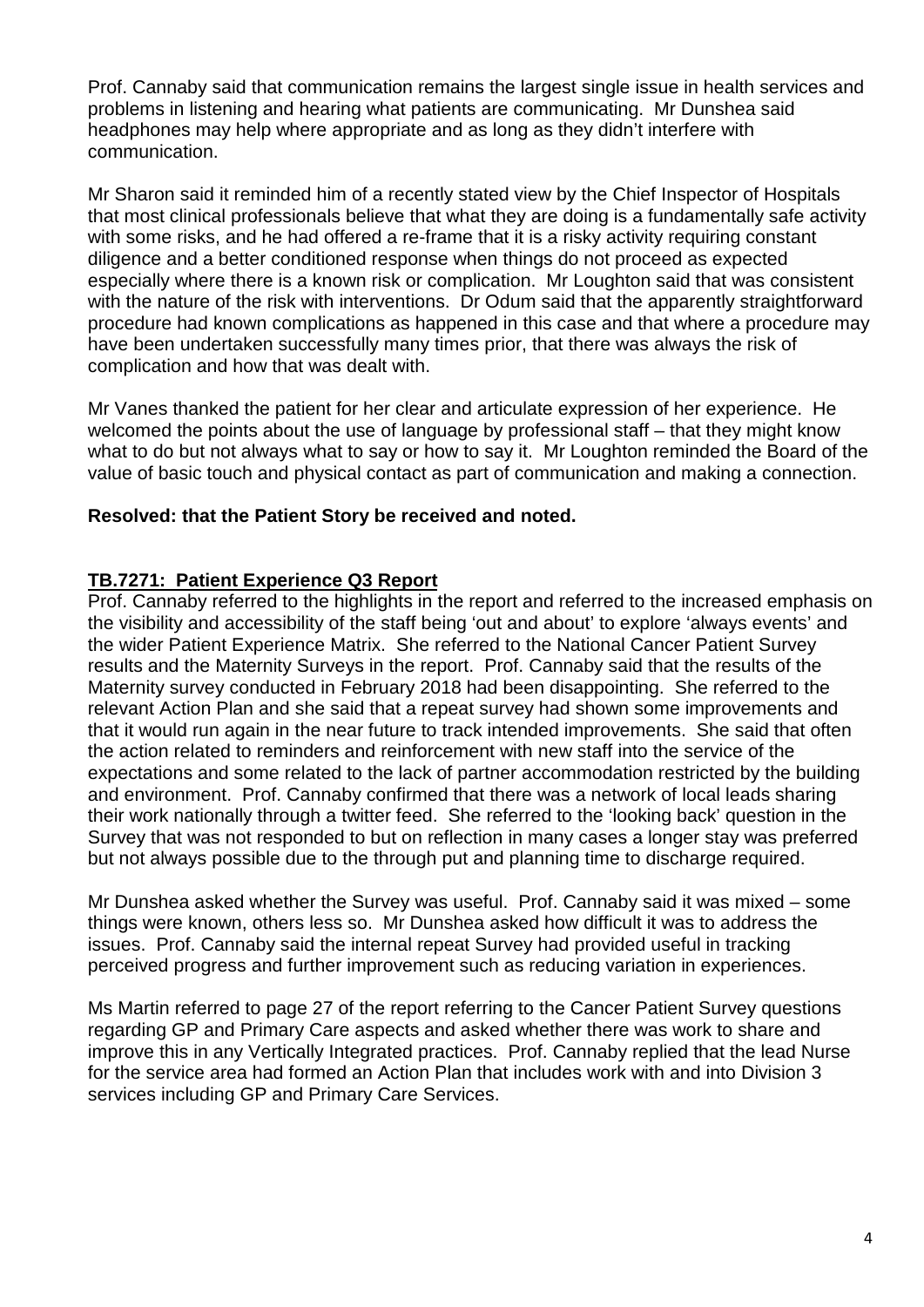Ms Rawlings referred to page 5 of the report and the British Sign Language Training and asked the question as to whether there was any visual impairment training as it affected quite a number of patients. Prof. Cannaby said she didn't know the answer to the question but would speak to her after the meeting. Ms Rawlings also wanted confirmation as to whether reference made to staff shortages was an ongoing situation or a one off. Prof. Cannaby advised it was a mixture there was one particular area where there was an issue and another one where it was a point in time. She advised there was reference of this on the nursing dashboard.

Mr Vanes mentioned that sign language practice was very important and it did not need to be practiced in a formal setting. He mentioned whether there was anything in the wider workforce which could be set up as reinforcement groups can make a big difference.

Mr Duffell made reference to Appendix 1 - as every action appeared passed. Prof. Cannaby advised a lot of the actions had been completed and would request an updated report as some of the items would be removed.

# **Resolved: that the Patient Experience Q3 Report be noted.**

# **Strategy, Business and Transformation**

# **TB.7272: Brexit Planning – verbal update**

Mr Stringer advised there was a lot of guidance being received which was low in terms of transactional details - 6 keys areas which are being focused on were medicines, vaccines, medical devices, clinical consumables, medical devices non clinical, blood and transplants. He mentioned the guidance nationally was still not to stock pile although clearly some action was being taken in some areas in particular prescriptions and medicines with 6 weeks continuous stocks available to the system.

He said that an EU exit workshop took place in the Midlands on the 15<sup>th</sup> February and there were weekly bulletins coming out to the Trust from the EU. He said that national the Exit Team had been asking the Trust questions around capacity arrangements, on call arrangements and control structures. He advised there had been quite a lot of mapping of transport and the logistics of making sure that there were contingency arrangements in place and in particular there was work to clarify agreements regarding data exchange and security. Mr Stringer said the other area of focus was dedicated short life of products medicines in particular in relation to shelf life, what the medicines were, which parts they came from and what their transport locations were.

He advised that an Incident Escalation Protocol was being developed to address how to escalate an issue if something was to happen unexpectedly and quickly. He said that in order to interpret these points and work on the actions a task and work group had been set up headed by Di Preston, the Business Continuity lead. He mentioned there was nothing of significance on the Risk Register, some moderate but no serious issues at present.

Mr Stringer advised that the Trust had been required to consider responses to various potential situations such as if deliveries had to be taken out of usual delivery hours, for assurance that delivery could be taken and distribution achieved. He highlighted that Short life radio-wave isotopes in particular had been looked at and there was an agreement to take it into a local airport if needed.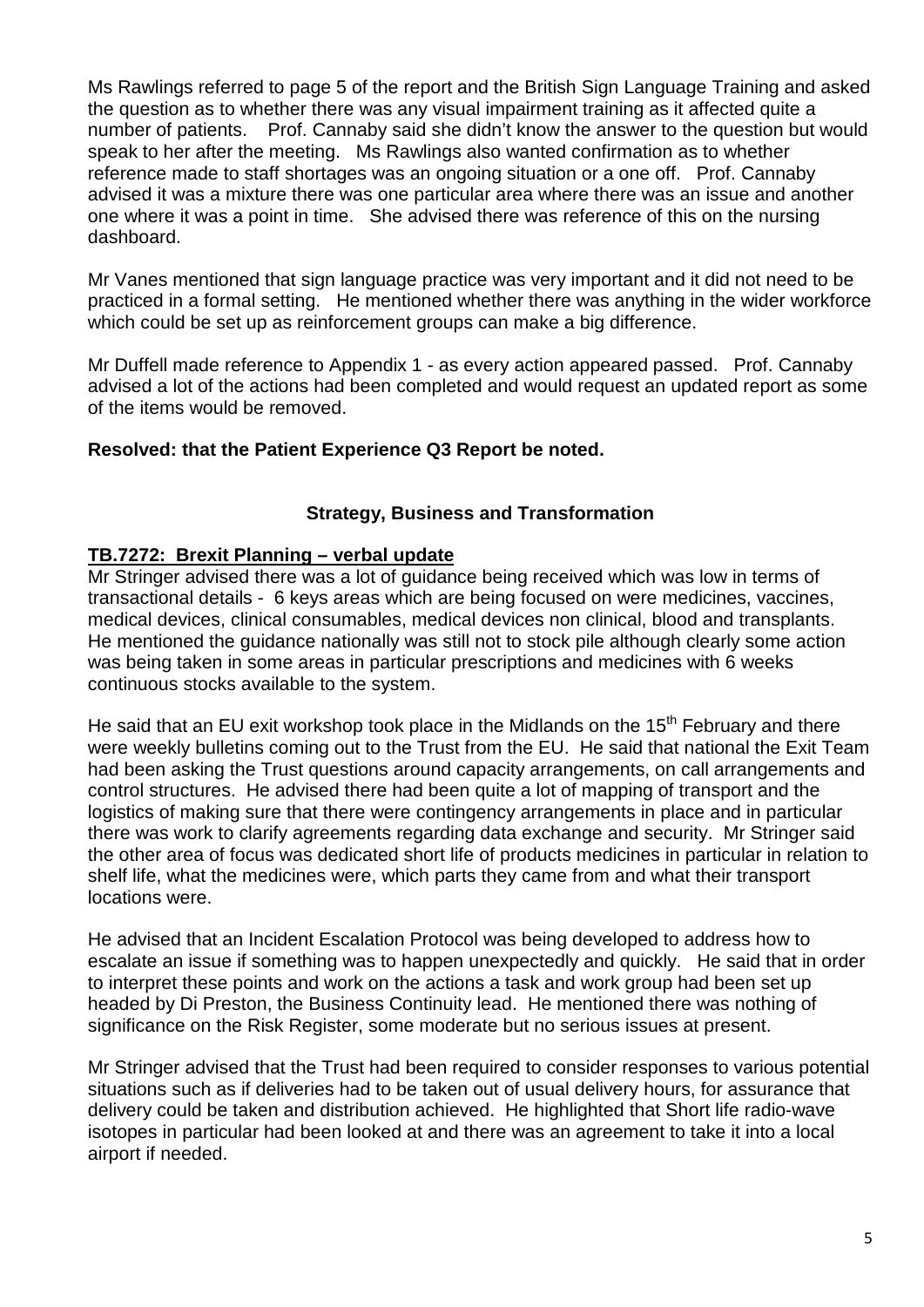Mr Stringer mentioned that a number of Freedom of Information Requests (FOIs) had been received from people asking the Trust if and how it was planning for Brexit. He highlighted that Trust suppliers had also been asked about stockpiling and that the Trust response had been to refer to the national position. He said that most supplier routes had been mapped, advised that a risk register was in place and weekly meetings had and would be taking place. He said that to date there had been nothing of significant risk or anything sent out nationally advising any further action.

Mr Sharon mentioned that a discussion had taken place at the last pathology implementation group because although the Trust provided the pathology service across the Black Country there was no responsibility for none pay items. He said each Trust had similar escalation and continuity plans.

Mr Loughton mentioned Central Team had had discussions with all the suppliers in the Black Country Pathology Group because they were on the list and that a list was produced last week of all the companies that could be potentially impacted upon.

# **Resolved: that the Brexit Planning – verbal update be received and noted.**

# **Performance**

# **TB.7273: Financial Report – Month 10**

Mr Stringer introduced the report and highlighted the Month 10 position, £1.5m in month deficit cumulative showing £2m surplus with the forecast for the year end towards £10.6 m deficit before PSF with more work to be done in last 2 months.

Mr Stringer advised that some of the risks would be removed for Month 11. He highlighted that the MSFT monies had been paid, that the year-end arbitration issue with CCG had been resolved and paid with both organisations happy to formally report that it was no longer an issue. He referred to the expected CIP for the year was at £14.5m (of £25m) with much of it being non-recurrent.

Mr Stringer advised that one area of focus on was PDC payments and particular trying to get money out centre in respect of works for stroke services, pathology and cladding replacement circa £7m). Mr Stringer explained that this had been difficult due to the national problem regarding cash and capital availability and he said that there was a danger, if nothing could be arranged in the short-term to meet the deadline for submitting approval for PDC of a danger of an overspend on the Capital Resource Limit (CRL).

He highlighted that it was expected that the centre would deliver decisions on stroke and cladding but pathology. Mr Stringer highlighted the requirement of working out whether to apply for a CRL increase from working balances. Mr Stringer highlighted the continued pay overspend run rates and that despite the good side of recruiting there was further work underway regarding Junior Doctors and in particular the fellowship programme as the pay bill was one of the biggest risks in terms of setting the budget for the next year.

Ms Martin referred to, under the performance items, the change in the projected recovery of the 62 day Cancer waits from June 2019 to March 2020 due to the continued increase in the level of referrals month on month.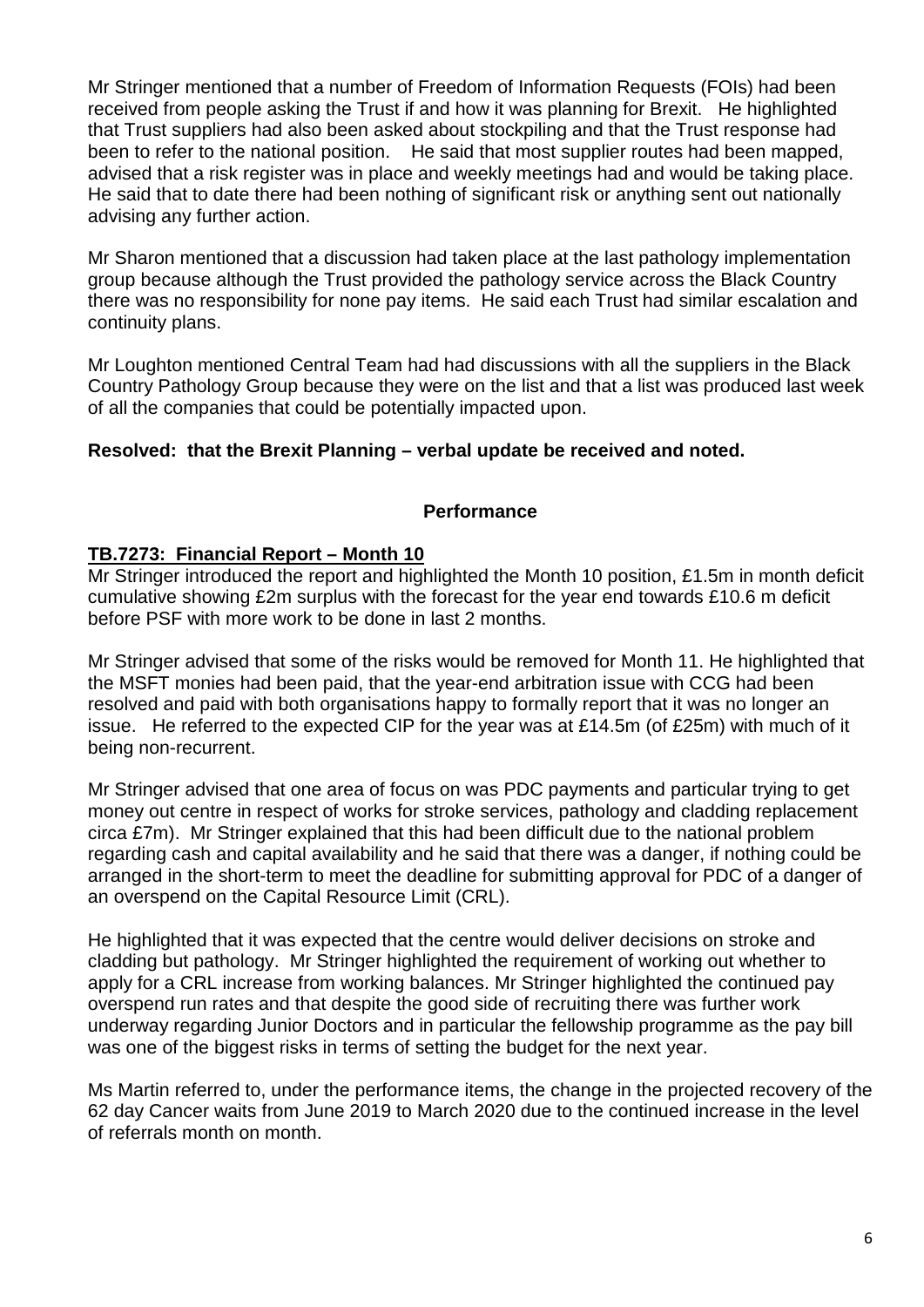She highlighted that although there was an increase in activity and the number of people going through the system, the increasing referrals meant that the gaps were not being closed. She noted that the national intensive support team had continued to work with and support the Trust and that they were looking at other cancer pathways concentrating on those in neurology and other areas.

Ms Martin also referred to the diagnostic capacity referred to by the CEO in his report and the work on the business case for additional diagnostic machines and that this would take some time to outline and agree both the business case and the capital investment.

Mr Loughton asked what the predicted year end position was. Mr Stringer said the target was £10.6m before PSF and £3m deficit after PSF. He said that at month 10 it was £13m. He said that would depend on year end activity levels and year end discussions with commissioners being resolved. He said these varied between commissioners. Mr Loughton said he was ready to support this should it be required. Mr Loughton referred to the capital for the stroke investment. Mr Stringer said the he thought the issue related to the cash position at the centre. He said that the improvement in service delivery was included in the case made.

Mr Dunshea asked what the issues had been with Wolverhampton CCG. Mr Stringer said it was mainly around the range of year end activity variations. He confirmed that previous issued had been resolved. Mr Loughton asked that the focus was on year end activity.

# **Resolved: that the Month 10 Finance Report be received and noted.**

**Resolved: that the report of the Chair of the Finance and Performance Committee be received and noted.**

# **TB.7274: Maternity Incentive Scheme**

The Matron for Neonatal Services and lead Consultant introduced themselves and the Maternity Incentive Scheme. They referred to the action plan that had been ongoing for the last 2 years. They highlighted that the main part of the maternity incentive of the second year plan and the requirement to inform the Trust Board for information.

They highlighted that much had been achieved to date with further reduction in un-necessary transfers to the Neo-natal unit. She referred to work in reductions of asphyxiated babies from examination of the pathway and earlier identification from induction, through labour and to earlier support in delivery. Dr Halahakoon, referred to further examination of term admissions and the resulting improvements in performance alongside those already gained. He highlighted the challenges in respiratory admissions with a higher local rate with complex factors involved. He said that a revised triage process had been identified to be implemented in the near future to deal better with these 20+ a month.

Prof. Cannaby said that there would be further information to follow as part of reporting progress in relation to the scheme. Ms Edwards referred positively to her recent visits to the service and the knowledge and engagement of the staff in the work and process. Matron agreed that staff were proud of the work done and the service they deliver. Mr Dunshea asked about the Caesarean rate reductions aimed for. Dr Halahakoon said that the early identification work was intended to impact positively i.e. reduce the Caesarean rate.

## **Resolved: that the Maternity Incentive Scheme Action Plan be approved.**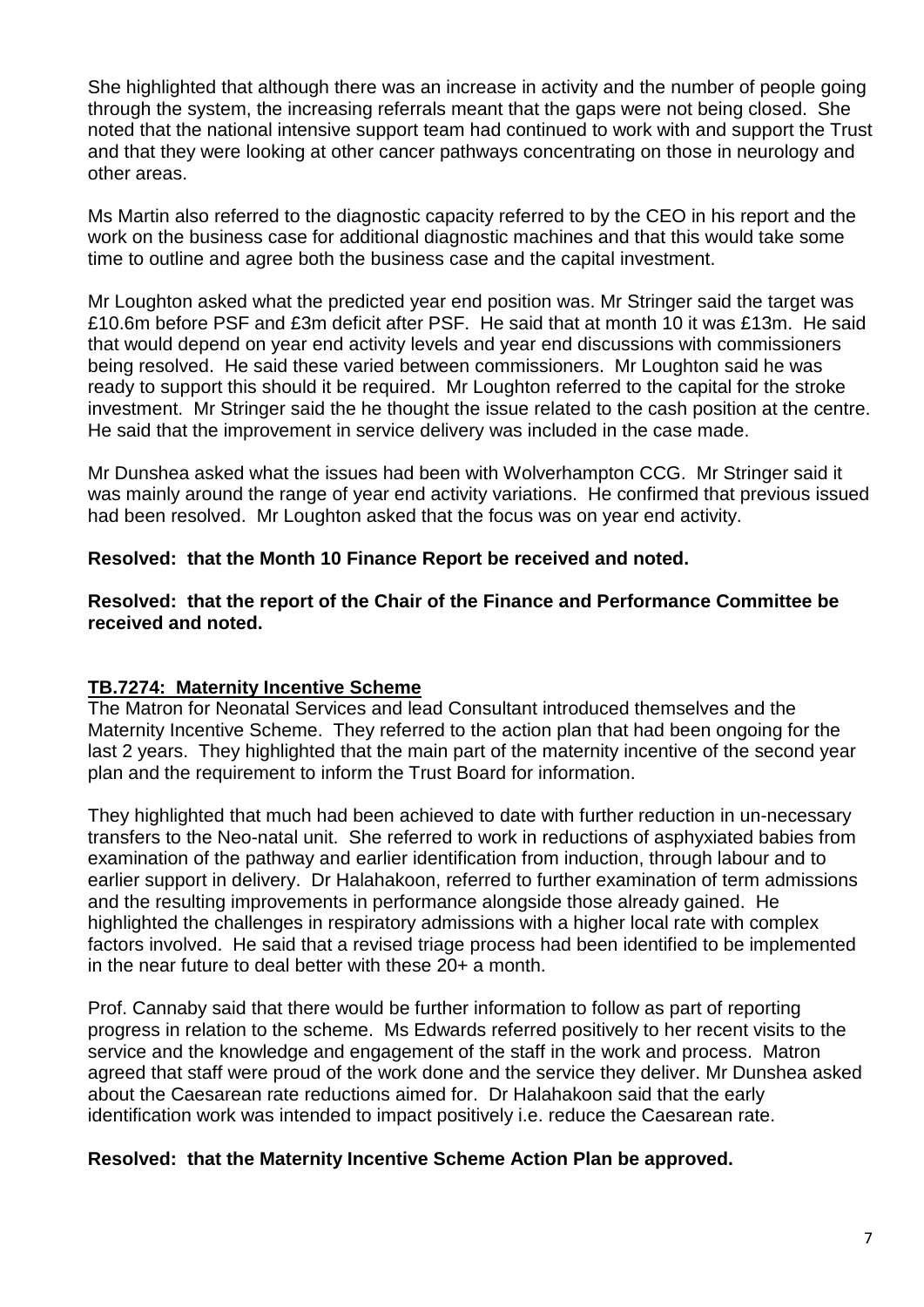# **TB.7275: Integrated Quality and Performance Report**

Prof. Cannaby referred to the report and highlighted that there had been a gap in the report data due to a short notice staff absence. Prof. Cannaby referred to the continued changes required from the next month's Mortality reporting focussing more on outcomes than process. She referred to VTE at 93% (95% target) with an ongoing risk relating to issues in completion and data cleansing that had further recent investment.

Prof. Cannaby said there had been a spike in complaints in two areas – obstetrics across a number of component services and Wards A7 and A8 Care of the Elderly regarding communication and discharge. She gave assurance that all were being investigated and acted upon.

Prof. Cannaby referred to late patient moves data and guidance and that recent review had shown that the moves were largely from AMU as part of the natural and expected flow. She referred to debate with Commissioners regarding the usefulness and relevance of the indicator given the context.

Mr Vanes referred to previous anecdotal complaints regarding patient awareness of the requirement for patient flow versus late internal movement that is not desirable. Mr Loughton reiterated the desirability of patient flow from AMU. Prof. Cannaby said that AMU was a very busy clinical area and that flow out was a good thing for patients. Mr Loughton reiterated the flow benefits for ED in turn. Ms Edwards asked what was a good time to be on a CDU. Dr Odum said the processes were designed to move patients through to the most appropriate clinical area. Mr Vanes asked how the information in the report would be reviewed and changes suggested. Prof. Cannaby said proposed changes would be shared at the next Board. Mr Dunshea asked what the risk was of VTE being under reported. Prof. Cannaby referred to there being issues regarding numerators and denominators in some areas e.g. including those undergoing short procedures, and the doing and recording of the assessments. Mr Dunshea referred to previous references from External Audit.

Prof. Cannaby said the un-addressed issue related to the analytics of the data. Dr Odum agreed that the process currently used was 'clunky' until the change to using the EPMA could happen. Mr Dunshea asked when that was achievable. Dr Odum said an exact timing was not yet available but being worked on. Mr Dunshea asked about the emergency Caesarean rate target and whether it was realistic and achievable. Prof. Cannaby said that it was nationally set and that early intervention may impact on this but that the issue was complex.

Prof. Cannaby referred to recent Ambulance Conveyance variations between hospitals in the area and Ambulance Service analytics versus the complex additional routes into hospital ED's. She referred to the potential versus reality of ambulance diverts and control of conveyancing to speed up offloads. Dr Odum referred to it as intelligent conveyancing principles including diversions versus the challenges that can then present in ED, incorrect service placement and further along the patient pathway. He referred to risks relating to the lack of clinical information on some patients that had been experienced previously in similar situations. He said the concerns had been relayed to the ambulance service and he highlighted the differences in clinical need that would or would not be appropriate for such an approach. He said that WMAS had agreed to undertake further modelling of the impact. Dr Odum said ambulance conveyances continued to rise predominantly from the local area.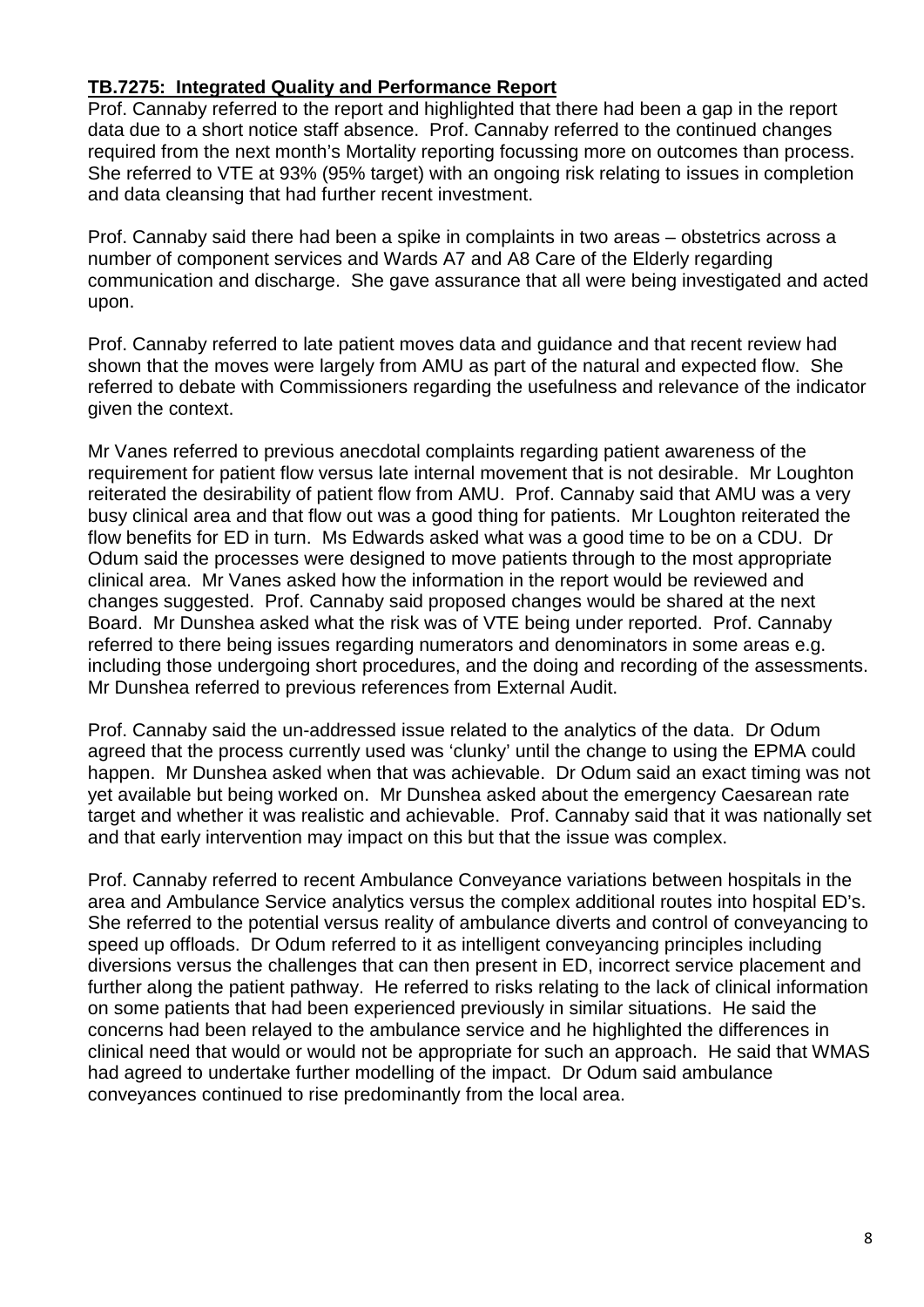Mr Loughton referred to recent discussions between himself and other CEO's regarding Ambulance off-load times and conveyancing and potential impact on discharges out of area. Mr Vanes recommended a rounded review with WMAS at a near future point. Ms Edwards asked for the conveyancing data to isolate the stroke admission rate increase in addition to the ED increase in ambulance attendances. Mr Loughton referred to the apparent disincentive to ambulance crews undertaking 'see and treat' versus conveyance to ED if the off-load time remains low. Dr Odum asked why Ms Edwards asked for the stroke numbers to be differentiated. Ms Edwards said that it was 5-7 additionally over and above the expected numbers plus those with similar looking conditions. Ms Rawlings asked Mr Loughton whether there was still a lack of system wide view of ambulance conveyances. Mr Loughton referred to the ED delivery targets pointing to the wrong thing. Mr Sharon referred to the decline in RTT with specific service pressures relating to staff hard to recruit to areas. He added that performance in ED had improved compared to the national picture. Mr Stringer said that Theatre Productivity would be looked at during the next Board Development Session on March 18, 2019.

# **Resolved: that the Integrated Quality and Performance Report be received and noted.**

# **TB.7276: Executive Workforce Report including Staff Survey results**

Mr Duffell introduced the report and highlighted the key items of the predicted year end position flu vaccinating that was being reviewed. He added that the Trust vacancy rate continued to reduce including Nursing and Medical staff. He then referred to the continued net increase in staff and the inclusion of key recruitment 'hot-spots' of shortages of staff. Mr Duffell then referred to mandatory training reporting that rates now differentiate the RWT figures from the Black Country pathology service position where a number of issues had been identified and that were in the process of being addressed. He said that the sickness absence rate was higher than target with the expected seasonal variation from previous years with hot spots in Estates and Division 3.

Mr Vanes said that the data was now more open and transparent. Mr Duffell said some actions still required timescales in addressing them. Ms Martin asked what work was being done to tackle the hard to recruit to areas. Mr Duffell referred to the development of the use of innovative ways of contacting staff in hard to recruit areas and other options for associated role development.

Mr Duffell gave a brief overview of the 10 key themes in the staff survey and highlighted the main areas of change and rates of staff engagement against the wider national position. He also referred to the 'place to work' improvement in score and 'recommend to be treated' improvement in score.

Mr Duffell referred to the comparative data nationally and the exception relating to the equality and diversity indicator. He referred to the RWT analysis in the report across and within the Divisions with a future focus on Division 2. He said that there would be work with service managers in the relevant areas with a further report in May on the detailed actions being taken.

Ms Edwards asked whether the Trust was in the top 25%. Mr Duffell said the report did not give those comparators. Mr Loughton referred to the impending Listening into Action ranking and matrix that would show the Trust position compared to others locally and nationally.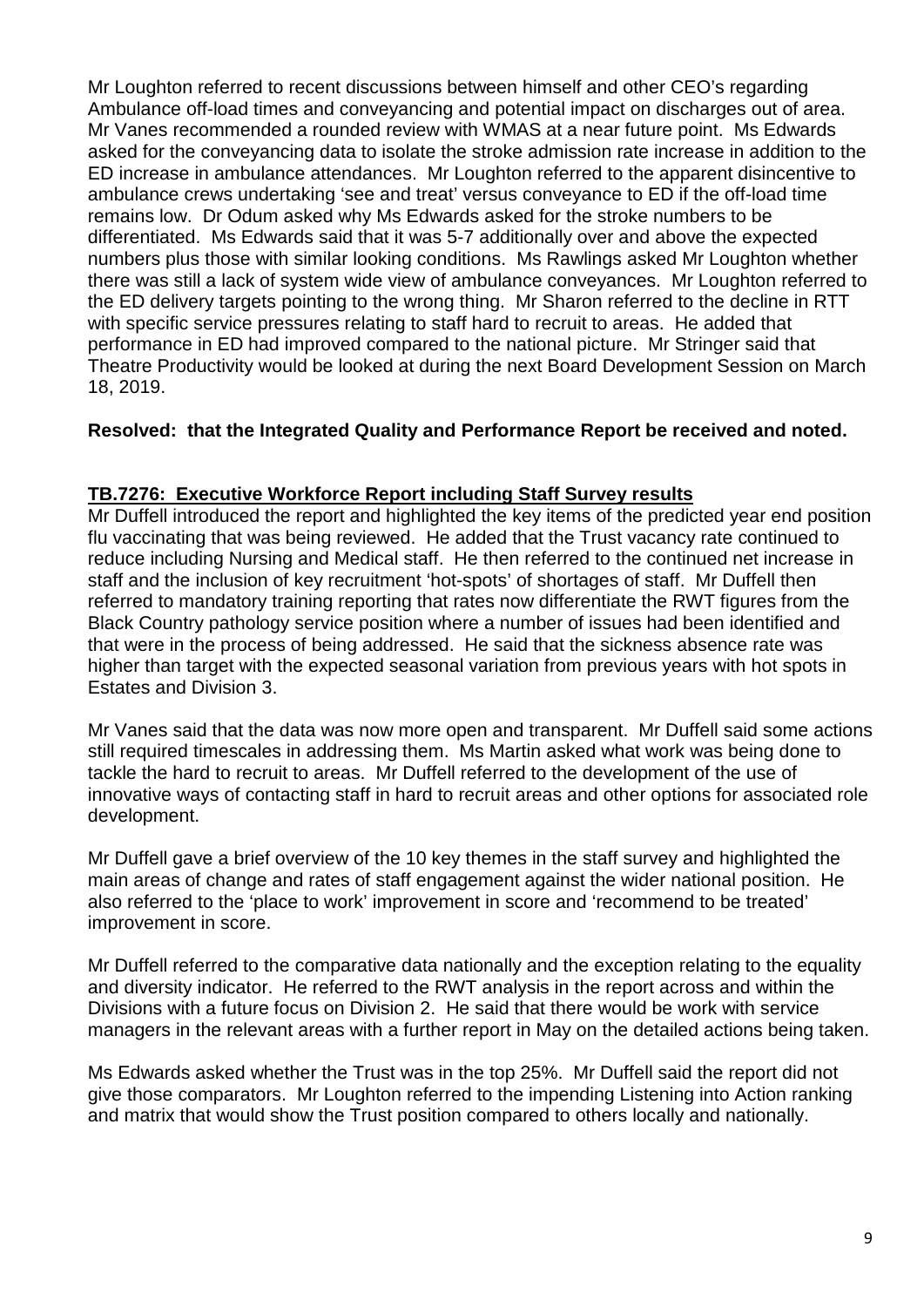Mr Loughton acknowledged the tension between workforce recruitment for safe service delivery and the financial pressures. Mr Dunshea referred to the equality and diversity question areas and the degree of perceived discrimination and what might be done to address those. Mr Vanes said despite the progress with various initiatives there was a lack of detail in the continuing responses that got to the heart of the issues. He referred to a potential adverse positive in terms of confidence to report such issues. He asked whether further work could be undertaken to better understand and identify aspects of this issue. Mr Sharon said he and Mr Duffell had discussed this and that the local and national picture had continued to deteriorate. Mr Duffell said the question by question data would be looked at in detail with further work and enquiry in near future surveys. Mr Loughton asked whether in some cases unrealistic expectations had been set. Mr Vanes said he didn't think this was the case.

Ms Rawlings asked about the involvement in changes in work area that had become less and asked whether this was less the case than before. Mr Duffell said this would be promoted through the Quality Improvement programme and the encouragement of local services, teams and individuals to make the changes they can. Ms Rawlings asked how the management encouragement or otherwise would be identified and addressed. Mr Duffell said that there was further work to be done. Mr Vanes welcomed the results of the staff survey and the positive picture largely illustrated and he thanked Mr Duffell and his staff for their efforts in this area.

## **Resolved: that the Executive Workforce Report and the Staff Survey results be received and noted.**

# **Annual, Six monthly and Quarterly reports**

# **TB.7277: Education Report and Undergraduate Education Academy Report**

Ms Martin asked about the size of the Workforce Development funding. Dr Odum said it had not yet been announced but that the year on year reduction was illustrated in the report. Mr Duffell said it may not be announced until the new financial year and would impact predominantly on Nursing and AHP staff. Prof. Cannaby said that those professional groups were identifying the priority areas ahead of the confirmation. Dr Odum said that all the pots of education funding were reducing and therefore greater cross-professional approaches were recommended. Dr Odum said a new clinical Tutor had been appointed and he highlighted that a successor would be sought for Paul Rylance.

# **Resolved: that the Education Report and Undergraduate Education Academy be received and noted.**

# **Governance, Risk and Regulatory**

## **TB.7278: CNO Report**

Prof. Cannaby introduced the report and highlighted the main areas in the summary of the report.

## **Resolved: that the Chief Nursing Officer Report be received and noted.**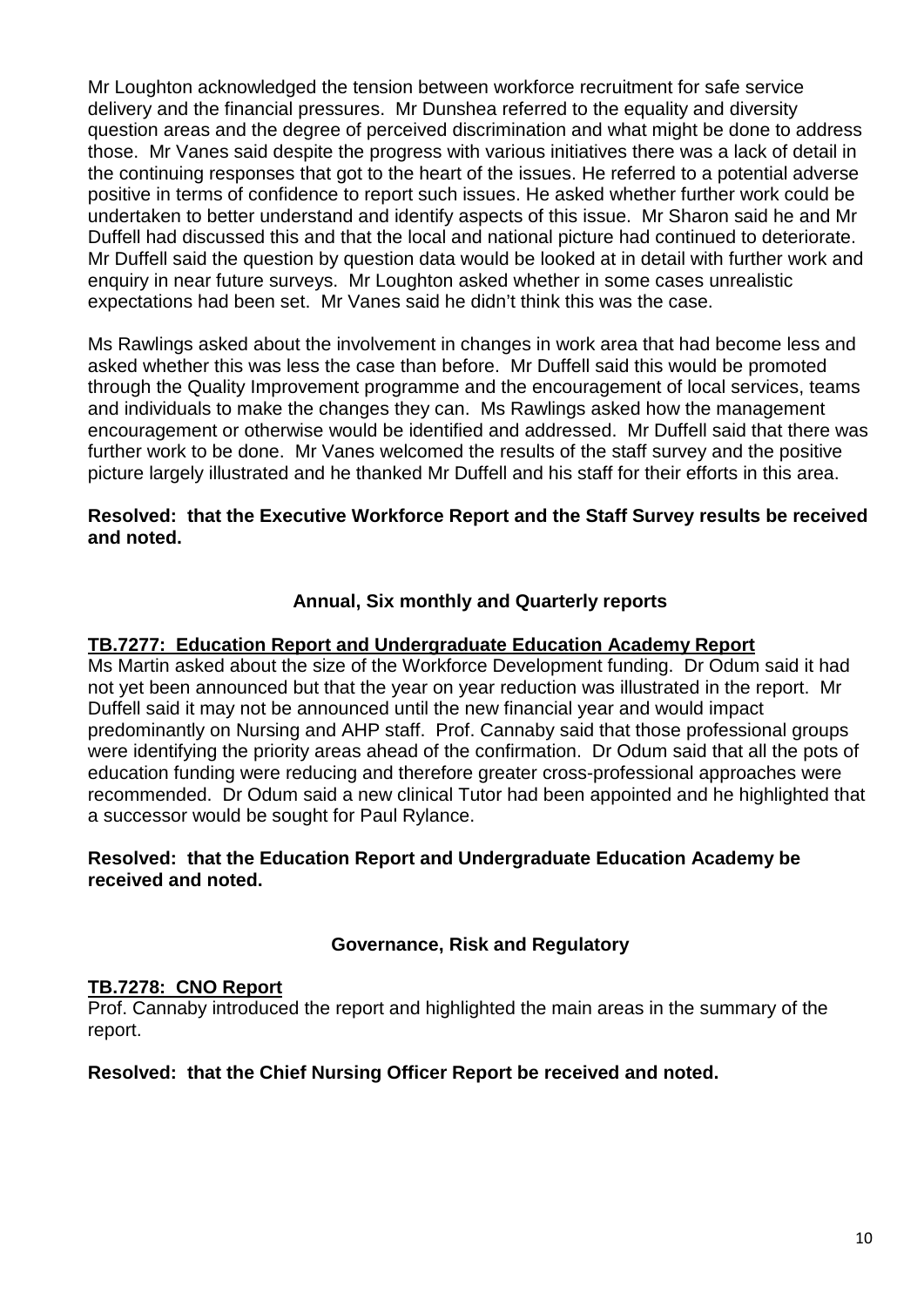# **TB.7279: Chief Nursing Officer (CNO) Governance Report**

Prof. Cannaby introduced the Risks Register and highlighted the main areas in the summary. Ms Martin asked about the Information Governance work-plan and what the current status was. Prof. Cannaby said it would be provided to Board. Mr Stringer said there had been progress against the compliance position and that would be circulated to members in the near future ahead of the formal return to the Board. Dr Odum said that full compliance was unlikely. He said it would be reported to QGAC. Ms Martin asked what the implications of not achieving full compliance would be. Dr Odum said he would articulate that at the next Board and QGAC. Ms Edwards agreed.

# **Resolved: that the Chief Nursing Officer (CNO) Governance Report be received and noted.**

# **TB.7280: Board Assurance Framework (BAF)**

Ms Edwards asked what the frequency of updates was. Mr Wilshere said it was now synchronised to be provided monthly.

## **Resolved: that the Board Assurance Framework be received and noted.**

## **TB.7281: Strategies – review update**

Prof. Cannaby reiterated the reviews in preparation for providing assurance of up to date Strategies. Mr Stringer said the ICT strategy would be re-badged.

## **Resolved: that the Strategies – review update be received and noted.**

## **TB.7282: Mortality Strategy**

Mr Vanes said that the NEDs had agreed to defer further discussion until the rest of the Board meeting had been completed.

## **Resolved: that the Mortality Strategy be deferred for consideration to the next Trust Board.**

## **TB.7283: Kark 'Fit & Proper Persons Regulation Review' Summary of Recommendations**

Mr Vanes said he had provided some input to the review. Mr Duffell asked if there was a timescale yet. Mr Wilshere said there was none to date as the implementation plans were being 'worked on' nationally.

## **Resolved: that the Kark 'Fit & Proper Persons Regulation Review' Summary of Recommendations be received and noted.**

## **TB.7284: 7 Day Services update**

Dr Odum introduced the report and the revised self-assessment process resulting in the update before the Board. He said further requirements were due to be devolved. Ms Edwards asked about the variation in compliance figures between high intensity units and Ward Round compliance.

## **Resolved: that the 7 Day Services update be approved.**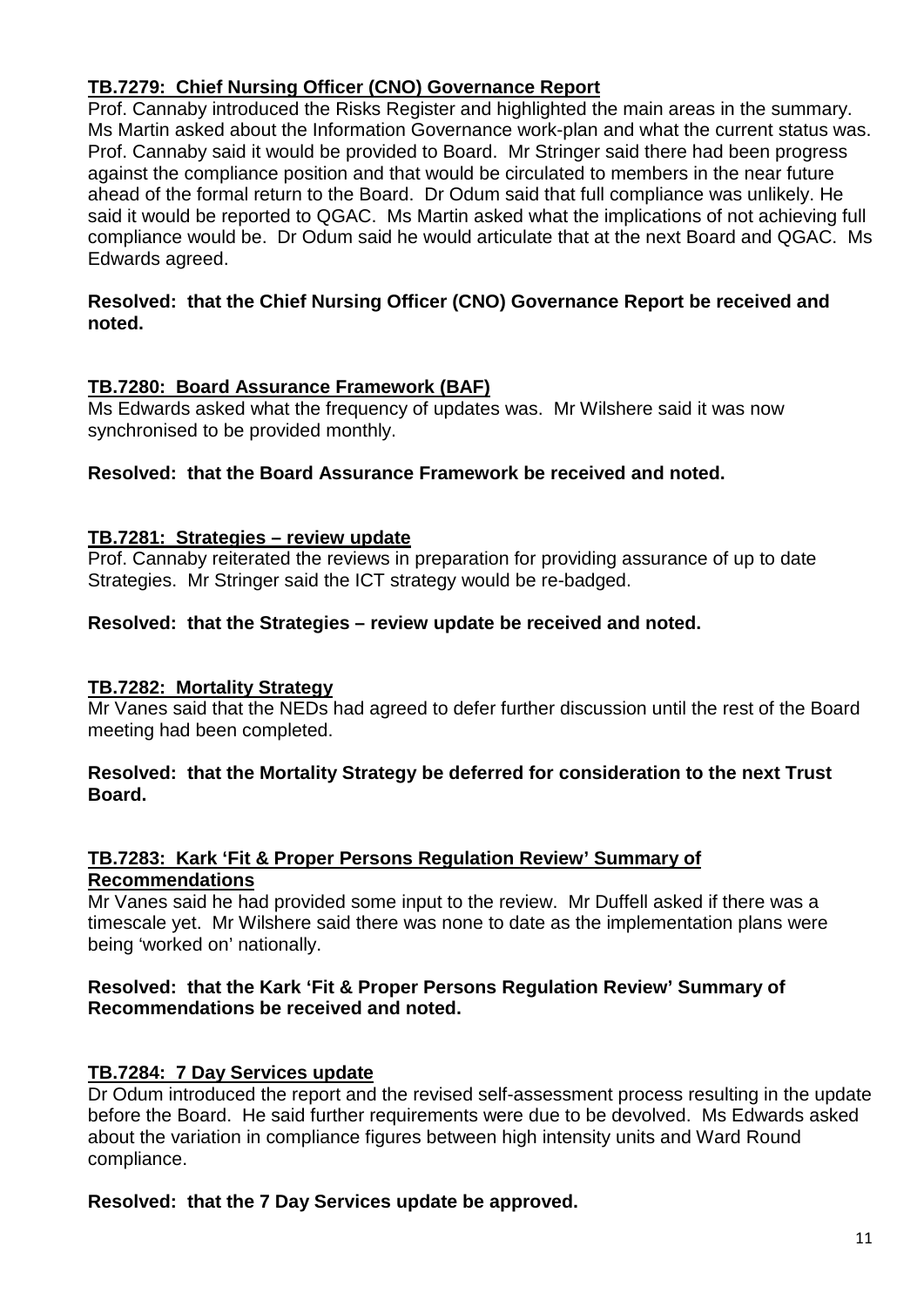# **TB.7285: Cleaning Strategy**

Mr Sharon asked that the Equality statement and review be updated prior to publication.

## **Resolved: that the Cleaning Strategy be approved subject to confirmation of the changed Equality review section.**

## **Feedback from Board Committees**

## **TB.7286: Chairs Report of the Trust Management Committee of 22 February 2019**

**Resolved: that the Chairs Report of the Trust Management Committee of 22 February 2019 be received and noted.**

## **TB.7287: Chairs Report of the Finance & Performance Committee of 20 February 2019**

**Resolved: that the Chairs Report of the Finance & Performance Committee of 20 February 2019 be received and noted.**

## **TB.7288: Chairs Report of the Quality Governance and Assurance Committee (QGAC) of 20 February 2019**

**Resolved: that the Chairs Report of the Quality Governance and Assurance Committee (QGAC) of 20 February 2019 be received and noted.**

## **TB.7289: Chairs Report of the Audit Committee of 12 February 2019**

**Resolved: that the Chairs Report of the Audit Committee of 12 February 2019 be received and noted.**

## **TB.7290: Agreed Terms of Reference of the Audit Committee**

**Resolved: that the Agreed Terms of Reference of the Audit Committee be received and noted subject to the confirmation of required revisions.**

## **TB.7291: Chairs Report of the Workforce Organisational Development Committee (WODC) of 22 February 2019**

**Resolved: that the Chairs Report of the Workforce Organisational Development Committee (WODC) of 22 February 2019 be received and noted.**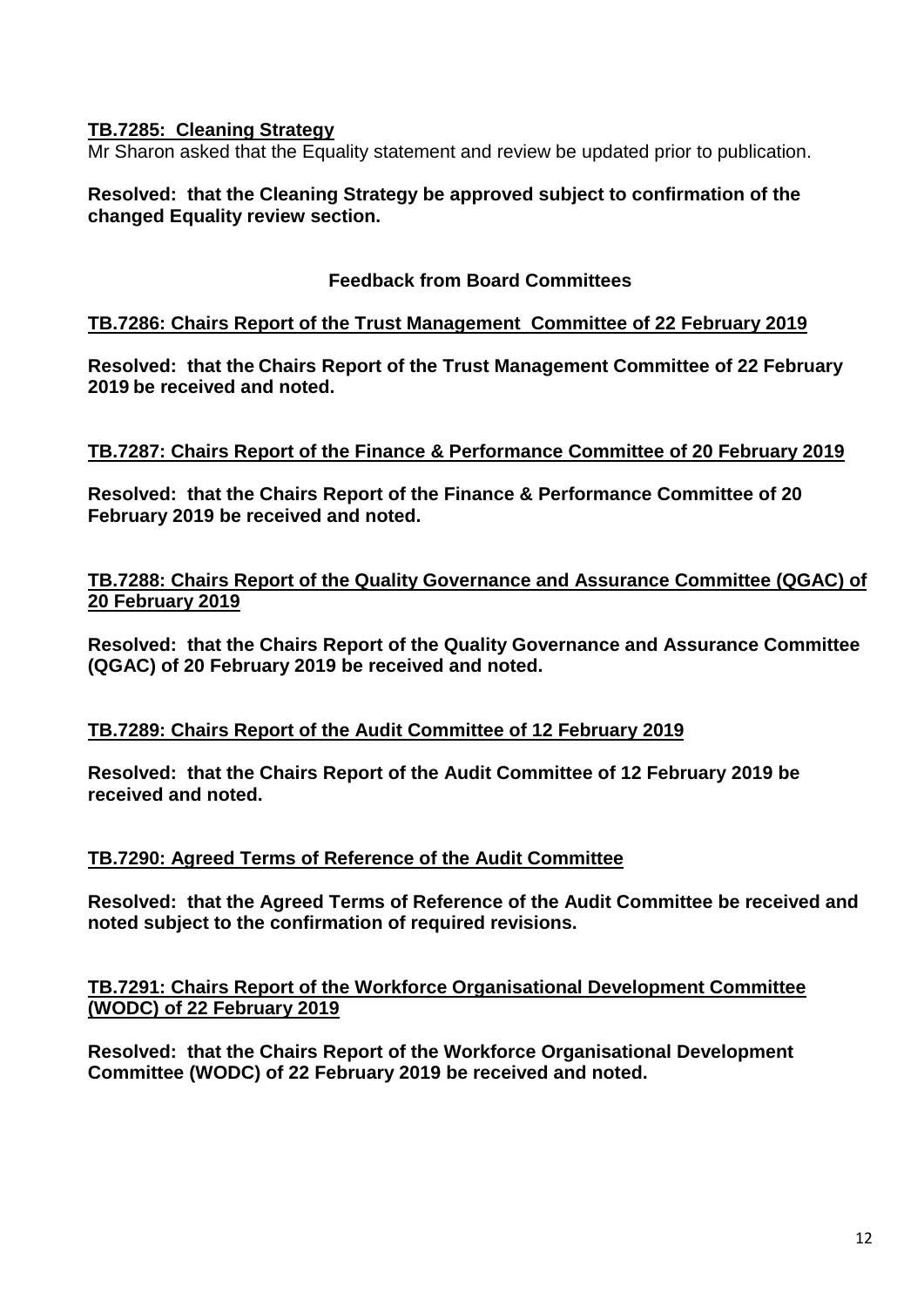## **Minutes from Committees in respect of which the Chair's report has already been submitted to the Board:**

# **TB.7292: Approved Minutes of the Trust Management Committee of 25 January 2019**

**Resolved: that the Approved Minutes of the Trust Management Committee of 25 January 2019 be received and noted.**

## **TB.7293: Approved Minutes of the Finance and Performance Committee of 23 January 2019**

**Resolved: that the Approved Minutes of the Finance and Performance Committee of 23 January 2019 be received and noted.**

## **TB.7294: Approved Minutes of the QGAC Committee of 23 January 2019**

**Resolved: that the Approved Minutes of the QGAC Committee of 23 January 2019 be received and noted.**

## **TB.7295: Approved Minutes of the Audit Committee of 6 December 2018**

**Resolved: that the Approved Minutes of the Audit Committee of 6 December 2018 be received and noted.**

## **TB.7296: Approved Minutes of the Workforce Organisational Development Committee (WODC) of 19 December 2018**

**Resolved: that the Approved Minutes of the Workforce Organisational Development Committee (WODC) of 19 December 2018 be received and noted.**

## **General Business**

**TB.7297: Matters raised by members of the general public and commissioners** No matters were raised.

## **Any other Business**

**TB.7298:** There was no further Business raised.

#### **TB.7299: Date and time of next meeting:**

4 March 2019 at 10a.m. in the Board Room, Corporate Services Centre, Building 12, New Cross Hospital, Wolverhampton